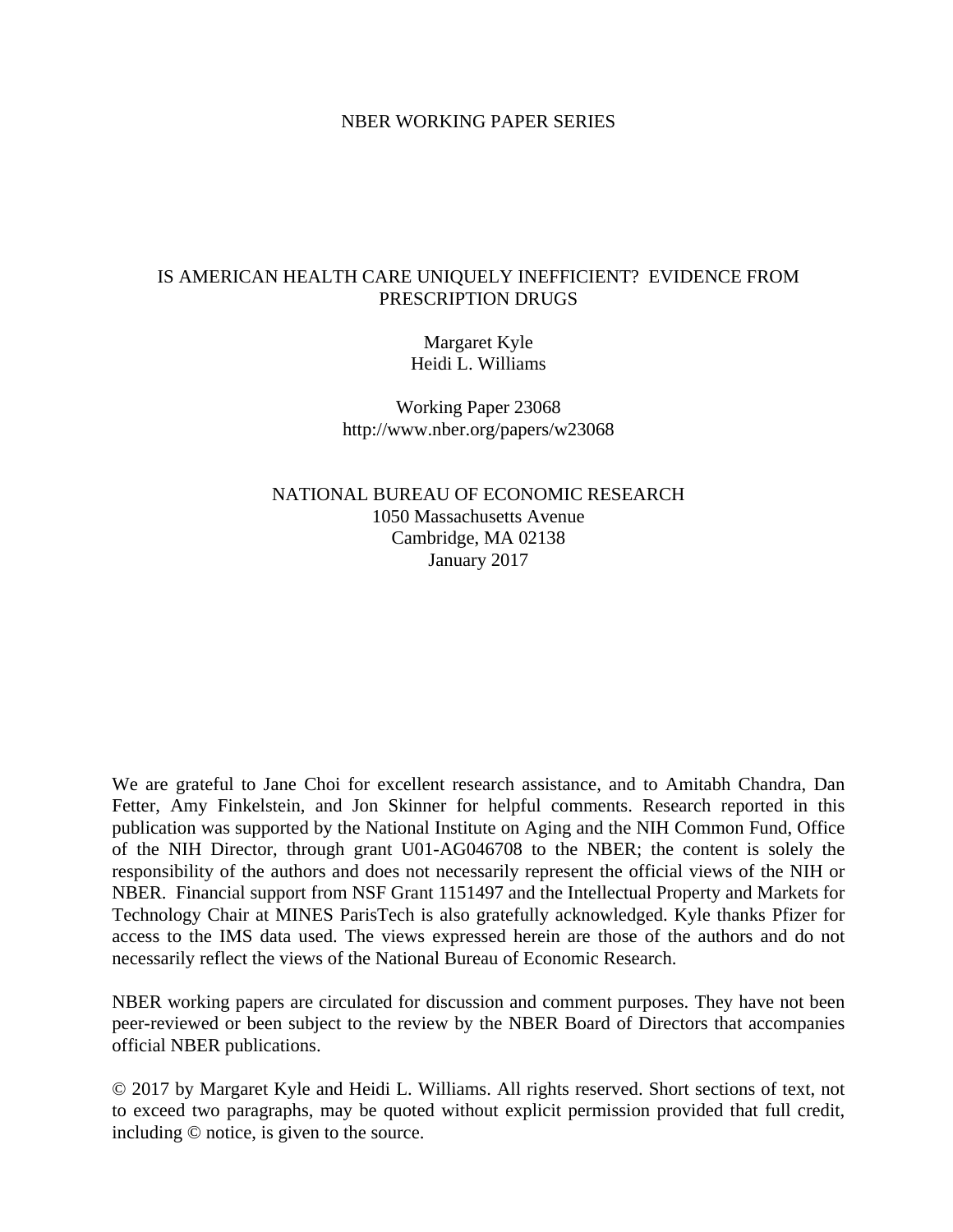Is American Health Care Uniquely Inefficient? Evidence from Prescription Drugs Margaret Kyle and Heidi L. Williams NBER Working Paper No. 23068 January 2017 JEL No. H51,I1,O3

# **ABSTRACT**

Alan Garber and Jonathan Skinner (2008) famously conjectured that the US health care system was "uniquely inefficient" relative to other countries. We test this idea using cross-country data on prescription drug sales newly linked with an arguably objective measure of relative therapeutic benefits, or drug quality. Specifically, we investigate how higher and lower quality drugs diffuse in the US relative to Australia, Canada, Switzerland, and the UK. Our tabulations suggest that lower quality drugs diffuse more in the US relative to high quality drugs, compared to each of our four comparison countries –consistent with Garber and Skinner's conjecture.

Margaret Kyle MINES ParisTech (CERNA) and PSL Research University 60 boulevard Saint Michel 75006 Paris France margaret.kyle@mines-paristech.fr

Heidi L. Williams Department of Economics, E52-440 MIT 77 Massachusetts Avenue Cambridge MA 02142 and NBER heidiw@mit.edu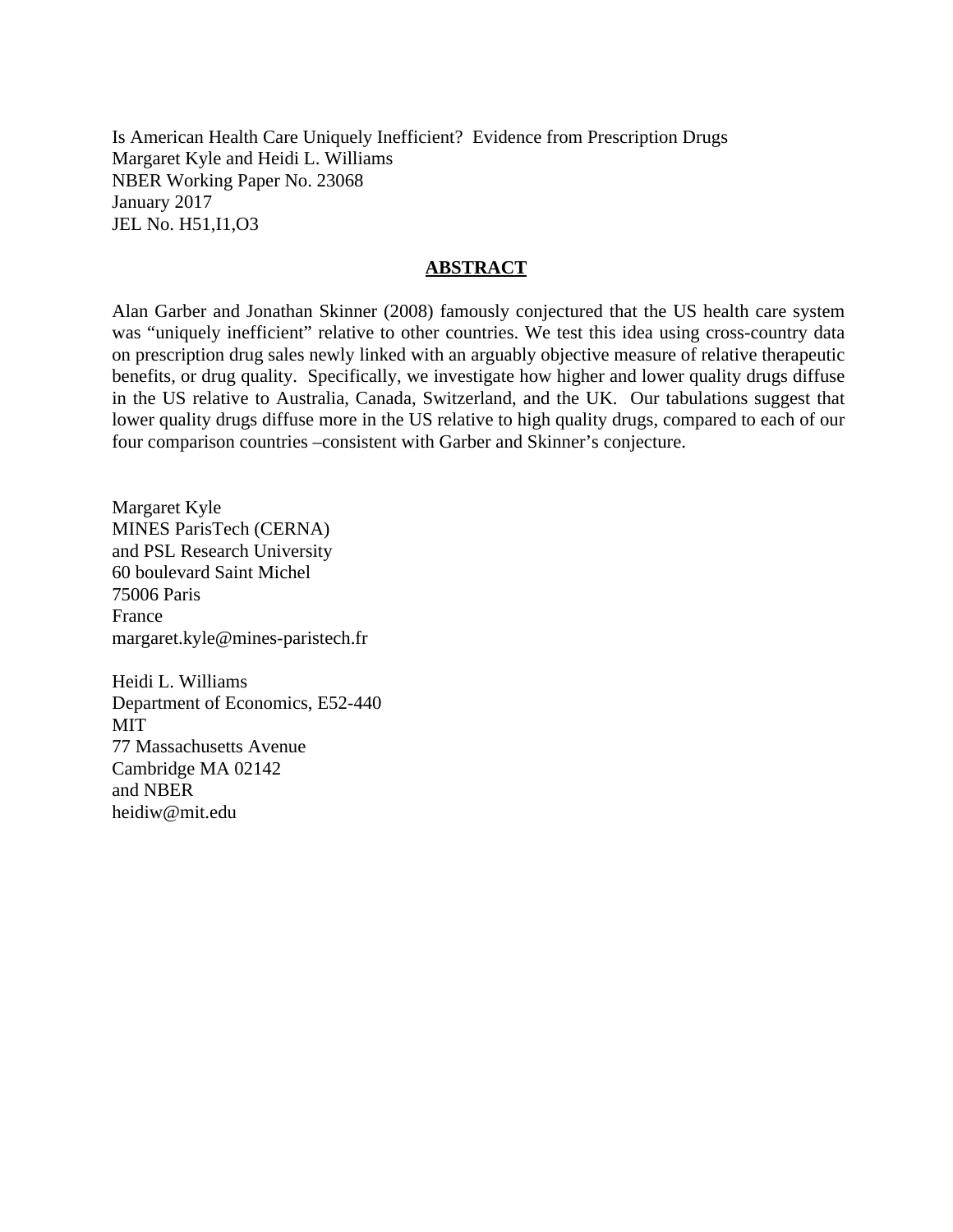# Is American Health Care Uniquely Inefficient? Evidence from Prescription Drugs

By MARGARET KYLE AND HEIDI WILLIAMS<sup>\*</sup>

The US spends more on health care per capita than any other developed country, yet this higher spending is not associated with better health outcomes. In an influential article, Alan Garber and Jonathan Skinner (2008) argued this "unique inefficiency" may be due to institutional features of the US health care system – specifically, a predominantly fee-for-service system of reimbursement coupled with few supply-side constraints – fueling the rapid adoption and diffusion of medical technologies with small or unknown benefits.

In practice, testing this proposition is difficult. In their Journal of Economic Literature review, Amitabh Chandra and Skinner (2012) argue that "less effective" treatments diffuse more widely in the US than in other countries but cite only limited data from a few case studies. For example, they note that the US and the UK have similar use of intensive care unit (ICU) beds for conditions such as cardiac surgery that clearly indicate post-surgical ICU care. However, ICU bed use rates are higher in the US relative to the UK for elderly people (over age 85), for whom they argue ICU days are likely to be less cost-effective.

<sup>∗</sup> Kyle: MINES ParisTech (CERNA) and PSL Research University, V329, 60 boulevard Saint Michel, 75272 Paris Cedex 06 France (e-mail: margaret.kyle@mines-paristech.fr); Williams: Department of Economics, MIT, 50 Memorial Drive, E52- 440, Cambridge MA 02142 (e-mail: heidiw@mit.edu). We are grateful to Jane Choi for excellent research assistance, and to Amitabh Chandra, Dan Fetter, Amy Finkelstein, and Jon Skinner for helpful comments. Research reported in this publication was supported by the National Institute on Aging and the NIH Common Fund, Office of the NIH Director, through grant U01- AG046708 to the NBER; the content is solely the responsibility of the authors and does not necessarily represent the official views of the NIH or NBER. Financial support from NSF Grant 1151497 and the Intellectual Property and Markets for Technology Chair at MINES ParisTech is also gratefully acknowledged. Kyle thanks Pfizer for access to the IMS data used.

Such comparisons are complicated by at least two factors. First, obtaining consistent measures of healthcare utilization across countries in a way that holds the quality of health care services constant is challenging. For example, a given cardiovascular surgery procedure in the US may be higher or lower quality than an administration of the same procedure in Canada. Given data constraints, these measurement issues are difficult to overcome. Second, differential levels of medical technology diffusion across countries do not tell us whether the US is using "too much" or "too little" medical care from a social perspective.

In this paper, we use cross-country data on prescription drug sales newly linked with an arguably objective measure of drug "quality" to make progress on this question. Our data allows us to observe drug sales across countries at the package level – e.g. sales of bottles of 30 10mg tablets of Lipitor – providing a relatively consistent measure of utilization across countries. Our drug quality measure, developed by France's public health agency, has the goal of quantifying a drug's improvement over existing therapies. While this measure has limitations, it arguably makes progress on understanding the welfare implications of cross-country differences in drug diffusion.

We use these data to document how higher and lower quality drugs diffuse in the US relative to four comparison countries: Australia, Canada, Switzerland, and the UK. Our tabulations provide evidence that lower quality drugs diffuse more in the US relative to high quality drugs, compared to our four comparison countries. These patterns are consistent with Garber and Skinner's (2008) assertion that US health care may indeed be "uniquely inefficient."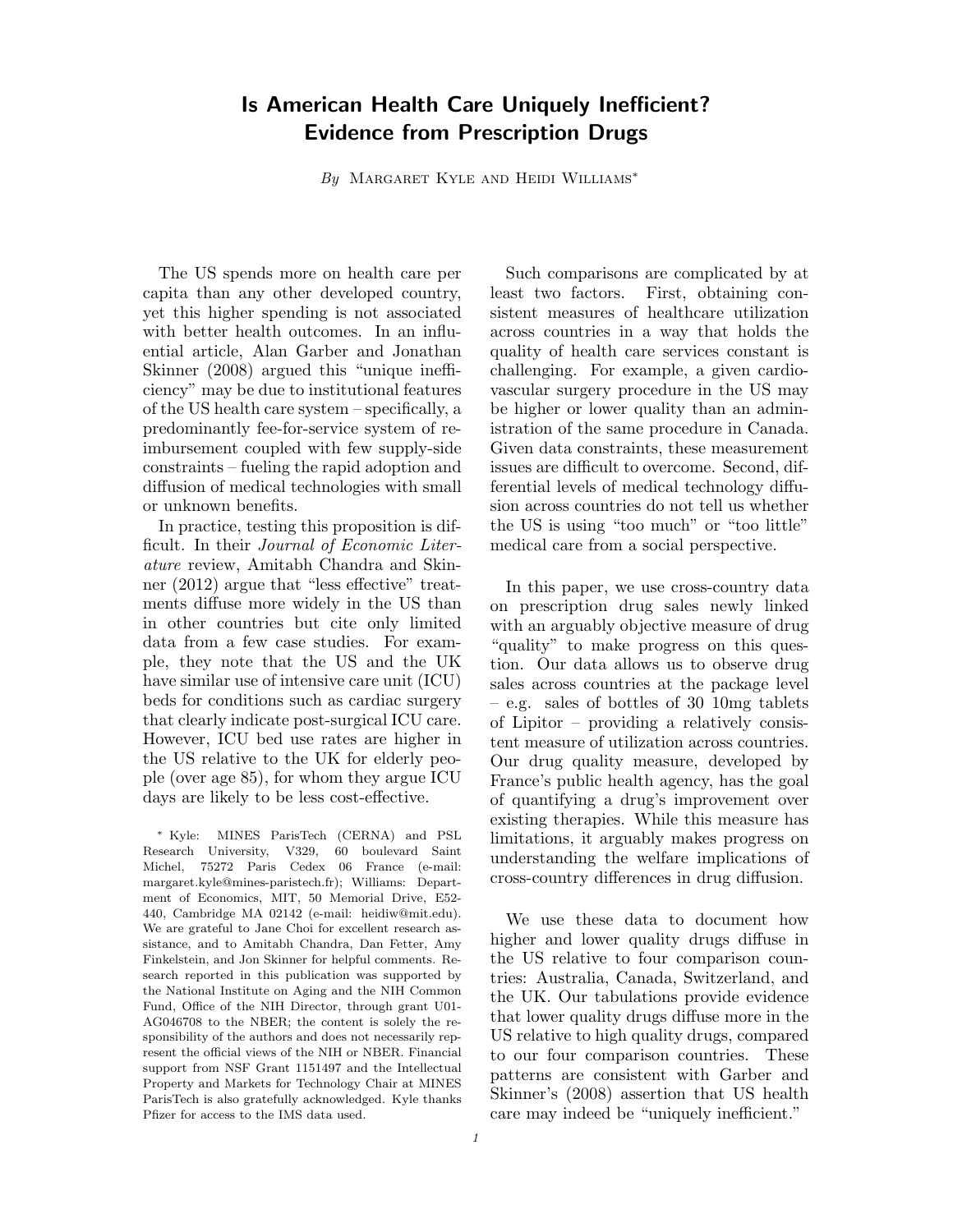#### I. Data

Our data on drug sales is drawn from the MIDAS dataset produced by IMS Health, a market research firm. This data is sourced from audits of retail pharmacies, hospitals, and other sales channels, and includes sales to both private and public purchasers. These data record quarterly unit sales and revenues at the "package" level – e.g. sales of bottles of 30 10mg tablets of Lipitor – from 2000-2013.

Our drug quality measure is from Haute Autorité de Santé (HAS), France's public health authority. This data is available for drugs currently sold in France or whose sale in France stopped within the past three years.<sup>1</sup> The HAS data include two quality measures: SMR (service médical rendu/actual benefit), an absolute rating of drug importance that determines whether reimbursement in France is justified; and ASMR (amélioration du service médical rendu/improvement in actual benefit), a relative rating of therapeutic value compared to existing treatments. Importantly, these SMR and ASMR scores are assigned independent of price, which is negotiated after these scores are assigned. That is, SMR and ASMR scores are not costeffectiveness evaluations, but rather are assessments of clinical value.

For two reasons, we focus in this short paper on the ASMR measure rather than the SMR measure. First, most drugs are in practice included in a single SMR category, whereas drugs are relatively more distributed across the five ASMR ratings – ASMR I/Major, ASMR II/Important, ASMR III/Moderate, ASMR IV/Minor, and ASMR V/No improvement. Second, tabulations of the SMR measure against an outside quality measure – a flag for whether the drug was granted "priority review" at the US Food and Drug Administration – suggested little correlation, whereas the expected positive correlation emerged between ASMR ratings and FDA priority review flags. To economize on space, we aggregate ASMR into two categories: more

### $(I/II/III)$  and less  $(IV/V)$  important.

We make three sample restrictions. First, we restrict attention to drugs with an ASMR rating. Second, some of our comparisons of interest require restricting attention to drugs launched in both the US and in a given comparison country; in these analyses, we restrict attention to drugs launched in the year 2000 or later in both countries, so that we focus on a sample of drugs for which our IMS sales data (which starts in 2000) measures the beginning of the diffusion curve. Finally, we restrict attention to brand-name (non-generic) drugs, as an analysis of the dynamics of brand and generic diffusion over time was beyond the scope of this short paper.

We link the HAS ASMR ratings to nongeneric drugs recorded by the IMS MIDAS data as sold in France by merging on product name. Specifically, we first attempt a straight match of local French IMS product names with HAS product names. For any unmatched IMS product names we attempted a manual match to HAS product names. We then assign the ASMR rating for a given French product name to all observations in the IMS data with the same international product name and/or molecule name. Of the around 2,000 non-generic products that the IMS data records as being sold in France between 2000-2013, 60% are matched to the HAS data.

Our comparison countries are Australia, Canada, Switzerland, and the UK. Of note is that our HAS drug quality measures are only available for drugs commercialized in France, which complicates the UK comparison in the following sense. Drug approval procedures in the European Union (EU) – either centralized or via mutual recognition – mean that the cost of launch elsewhere in Europe conditional on launch in France is lower than the cost of launch in the US.<sup>2</sup> Hence, we expect drugs launched in the UK to have more similarity to France in our sample than one would expect from a random sample of drugs sold globally.<sup>3</sup>

<sup>2</sup>Costs of obtaining marketing authorization elsewhere in Europe is low, although pricing and reimbursement negotiations may add to launch costs.

<sup>1</sup>Our version of the data is from 2 June 2016.

<sup>3</sup>Regulatory authorities in all five of the countries we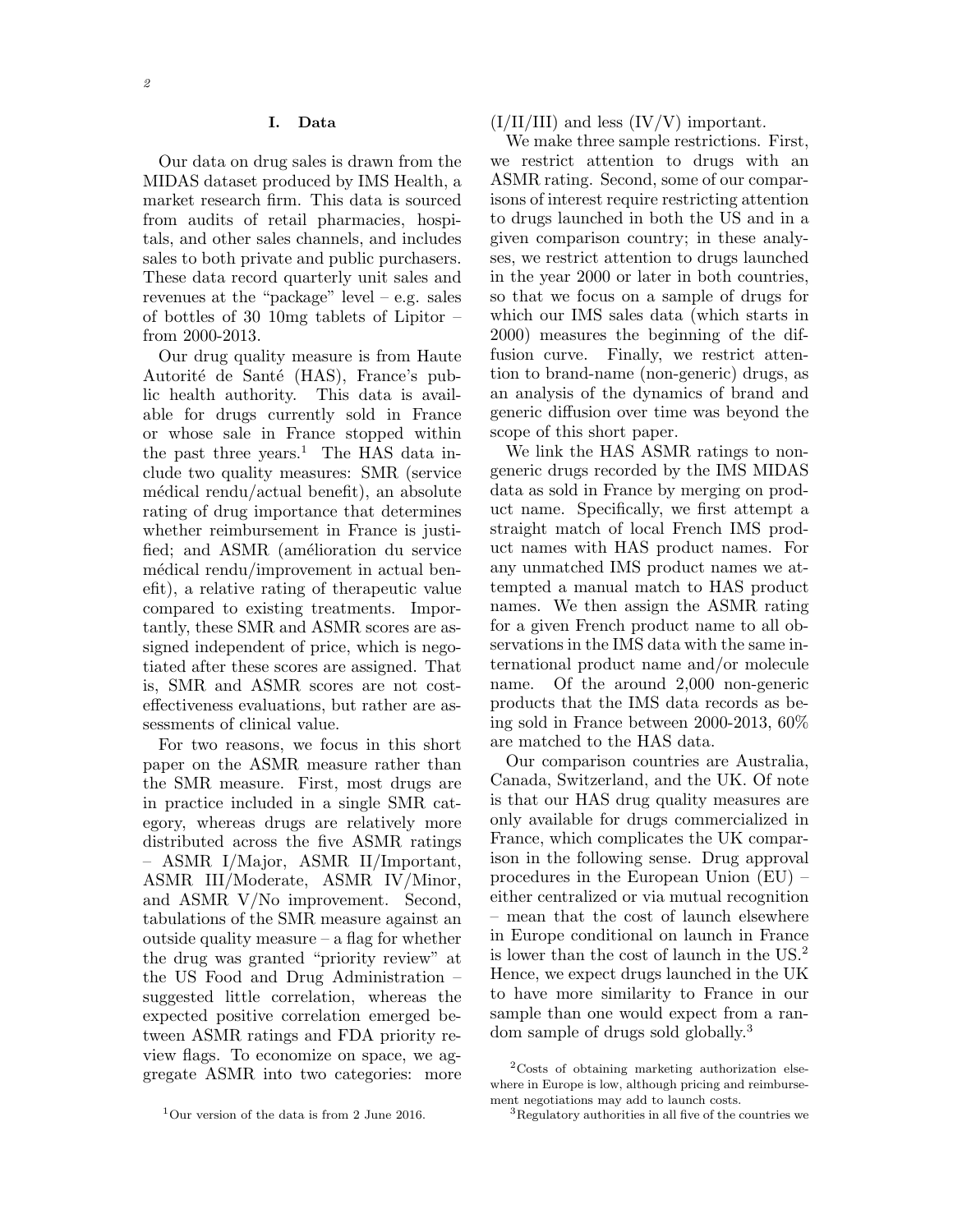## II. Preliminary results: Cross-country drug launches

Our main analyses compare patterns of drug diffusion conditional on launch for the sub-sample of molecules sold in both the US and the relevant comparison country. In order to understand selection into that sample, we here first briefly summarize patterns of product launches across countries.<sup>4</sup>

Higher quality (ASMR I/II/III) drugs are almost always launched in both countries. When higher quality drugs are not launched in both countries, they are almost always only launched in the US: in no comparison are more than 5% of higher quality drugs only launched in the comparison country. Lower quality (ASMR IV/V) drugs are somewhat more likely to be launched only in the US relative to Canada (14% in the US vs. 5% in Canada) and Australia (14% in the US vs. 10% in Australia), and slightly less likely relative to Switzerland (8% in the US vs. 13% in Switzerland) or the UK (3% in the US vs. 16% in the UK).

In terms of launch timing, higher quality drugs are most often launched in the same month in the US and any of the four comparison countries (79-92%). When not launched simultaneously, higher quality drugs are almost always launched first in the US: in no comparison are more than 5% of higher quality drugs first launched in the comparison country. For lower quality drugs the share of simultaneous launches is slightly lower (66-78%), and when not launched simultaneously drugs are roughly equally likely to be first launched in the US versus any of the comparison countries.

## III. Main results: Cross-country drug diffusion

Our key research question of interest is: how do higher- and lower-quality drugs diffuse over time in the US relative to our comparison countries? We measure diffusion by sales of standard units (that is, quantities rather than revenues), and again focus our quality metric on a comparison of more (ASMR I/II/III) and less (ASMR IV/V) important drugs. We analyze diffusion over the first six years after a product is launched, during which time a new product should generally not face any generic competition.

We start by analyzing a specification which pools our four comparison countries across all six post-launch years of diffusion. Specifically, for molecule  $m$  in country  $c$  in year t relative to the drug's launch in country c we estimate:

(1) (standard units)<sub>mct</sub> =  $\delta_m + \zeta_t + \nu_c$  $+\gamma \left[{\rm (US)}_c \cdot {\rm (high\ quality)}_m\right]$  $+ \alpha \left[{\rm (US)}_c \cdot {\rm (low \ quality)}_m\right]$ 

where  $\delta_m$  are molecule fixed effects,  $\zeta_t$  are fixed effects for years relative to the drug's launch in country  $c$ , and  $\nu_c$  are country fixed effects. We report 95% confidence intervals based on robust standard errors. Our interest is in a test for equality of the  $\gamma$ and  $\alpha$  coefficients, which tests whether low quality drugs diffuse more than high quality drugs in the US relative to our comparison countries. Our estimate of  $\gamma$  is 36.61 (standard error 7.307) and our estimate of  $\alpha$  is 64.05 (standard error 6.790). The pvalue from an F-test for equality of these two coefficients is 0.005. This suggests that the US is uniquely inefficient in the sense that low quality drugs diffuse more quickly compared to high quality drugs in the US relative to our comparison countries.

The same pattern holds qualitatively if we compare the US against each of our comparison countries individually ( $\gamma < \alpha$  in all four comparisons), although the difference in coefficients is only statistically significant for the UK and Switzerland. All of these results are strengthened if we omit ASMR III (the "intermediate") quality category, in which case the analogous p-values for all

analyze have harmonized requirements and share some data as part of the approval process as well as in assessing good manufacturing practices. However, obtaining a marketing authorization in non-EU countries is not subject to reciprocity agreements between these countries.

<sup>4</sup>Because international product names can differ across countries, this comparison is at the molecule level.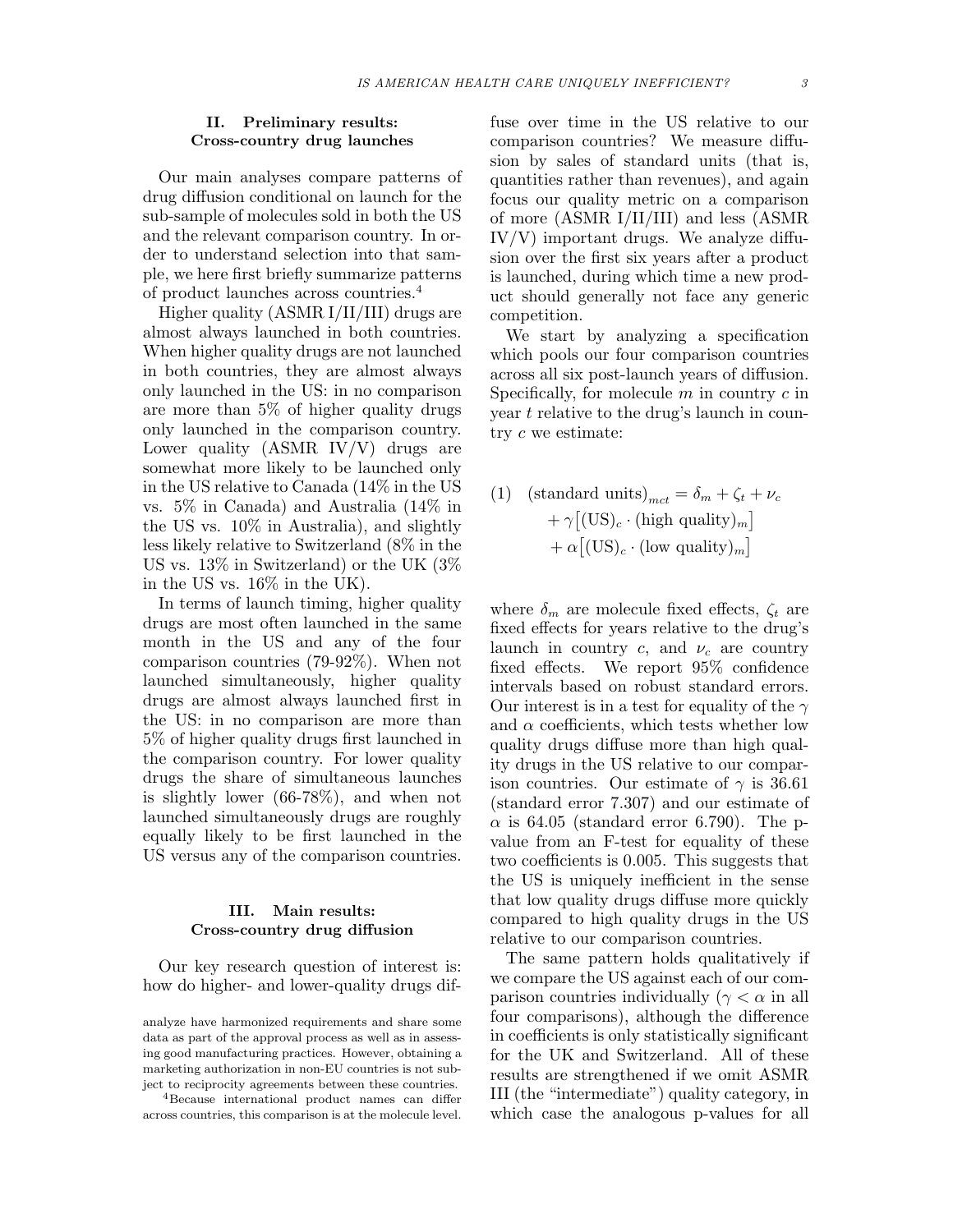comparisons – the pooled country comparison, and all four individual country comparisons – is less than 0.001.

To provide a graphical version of these results, we plot country-specific diffusion curves for molecule  $m$  in country  $c$  in year  $t$  relative to the drug's launch in country  $c$ based on this specification:

(2) (standard units)<sub>mot</sub> =  
\n
$$
\delta_m + \psi(\text{US})_c
$$
\n
$$
+ \phi [(\text{US})_c \cdot (\text{high quality})_m]
$$
\n
$$
+ \sum_{t=1}^6 \alpha_t (\text{relative year})_t
$$
\n
$$
+ \sum_{t=1}^6 \beta_t [(\text{high quality})_m \cdot (\text{relative year})_t]
$$
\n
$$
+ \sum_{t=1}^6 \gamma_t [(\text{US})_c \cdot (\text{relative year})_t]
$$
\n
$$
+ \sum_{t=1}^6 \nu_t [(\text{US})_c \cdot (\text{high quality})_m \cdot (\text{relative year})_t
$$

Based on these estimates, we plot two diffusion curves. First, we plot a diffusion curve for lower quality drugs based on  $\psi + \gamma_t$  in each year  $t$  relative to the country-specific year of launch. Second, we plot a diffusion curve for higher quality drugs based on  $\psi + \phi + \gamma_t + \nu_t$  in each year t relative to the country-specific year of launch. The diffusion curve for lower quality drugs is plotted in each of Figures 1 through 4 in darker colored red coefficients (with dashed 95% confidence interval bars), and the diffusion curve for higher quality drugs is plotted in lighter colored blue coefficients (with solid 95% confidence interval bars).

While the confidence intervals for low and high quality drugs are overlapping in this more disaggregated comparison, qualitatively the overall patterns are remarkably consistent: with the exception of the year of and first year after launch in the Australia and Canada, lower quality drugs consistently diffuse more in the US relative to higher quality drugs, judged relative to any of the four comparison countries.